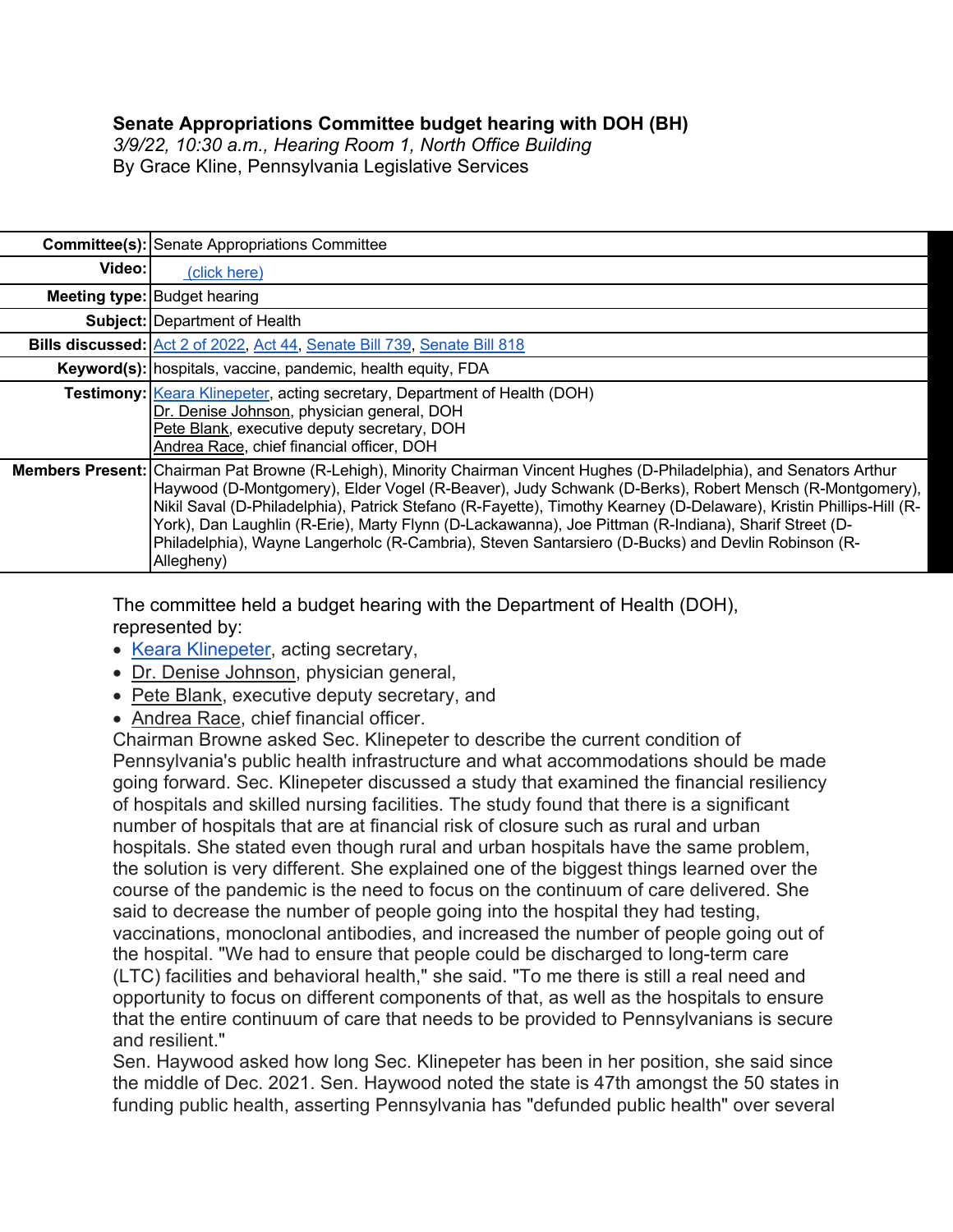years. He asked how the state can prepare for future infections and future pandemics. Sec. Klinepeter said rebuilding public health by putting good investment in both state and local health departments. "The current funding level that we are operating at is 76 percent of what it was 20 years ago," she explained. "I would offer that our community municipal health departments, our local health departments, such as Philadelphia, have also experienced a significant decrement and they have not been fully funded since 2011." She stated the first priority is rebuilding the foundation of public health, followed by increasing the overall compliment and investment in the department.

Sen. Haywood noted the success of pop-up clinics throughout the commonwealth. He asked how the department will respond to the increasing demand for mobile and community clinics to get access to immunizations and health care services. Sec. Klinepeter responded, "We've made some key investments in this area already and we're always open to continuing those investments." Dr. Johnson noted that, moving forward, they expect that infrastructure to be shored up more to help address equity. Sen. Haywood asked what DOH is recommending so the people that are part of their infrastructure are well-equipped to provide necessary services. Sec. Klinepeter noted Act 2 of 2022 provided immediate relief for retention bonuses for staff as well as expanded the nurse loan forgiveness program. She said the other component is related to training. "I think that's something that we are already partnering with key stakeholders on to get a better understanding of what their take is on what investments in that looks like," she said. "And I think we would also appreciate partnering with all of you to get your input on what those investments should look like."

Sen. Vogel stated the vaccine ads being run on TV and radio are taxpayer dollars. He asked how much DOH has spent on ads. Sec. Klinepeter explained the current vaccine ads being run come out of a \$10 million federal grant for a series of key messages including vaccination. Sen. Vogel asked if DOH has a way of quantifying the success rate of the ads. Blank explained DOH partners with the Centers for Disease Control and Prevention (CDC) to help with those communications, and the CDC has a statistical model that shows when those ads were targeted, in specific geographies or locations, and the outcomes around vaccination rates. Dr. Johnson stated, "The adult vaccination we saw actually with our multimedia campaign, 17 percent lift in the vaccination." She continued, "And in the pediatrics as well, we saw as high as 23 percent life and about half of that was attributed to the media campaign, but we could give you specific numbers." Considering medical marijuana, Sen. Vogel asked if there is anything new that might need to be changed or updated to provide a better program. Sec. Klinepeter said there are three primary changes: the ability to ensure the viability of independent operators, continued and expanded access for patients, and amendments so to ensure the long-term viability of the supply. "We are significantly concerned about the supply in the short-term and long-term of certain products," she noted.

Sen. Vogel asked for insight as to why the medical marijuana program needs additional funding, calling it a "pretty substantial increase." Sec. Klinepeter explained with Act 44 going into effect, DOH has to implement a new enterprise resource planning capability as well as 33 other programs that have to be enacted per Act 44. Sen. Vogel asked how the medical marijuana crop is regulated, such as when they're sprayed with pesticides and they don't get totally washed off. "Cancer patients are inhaling possibly harmful compounds," he remarked. Sec. Klinepeter said, "We are statutorily obligated to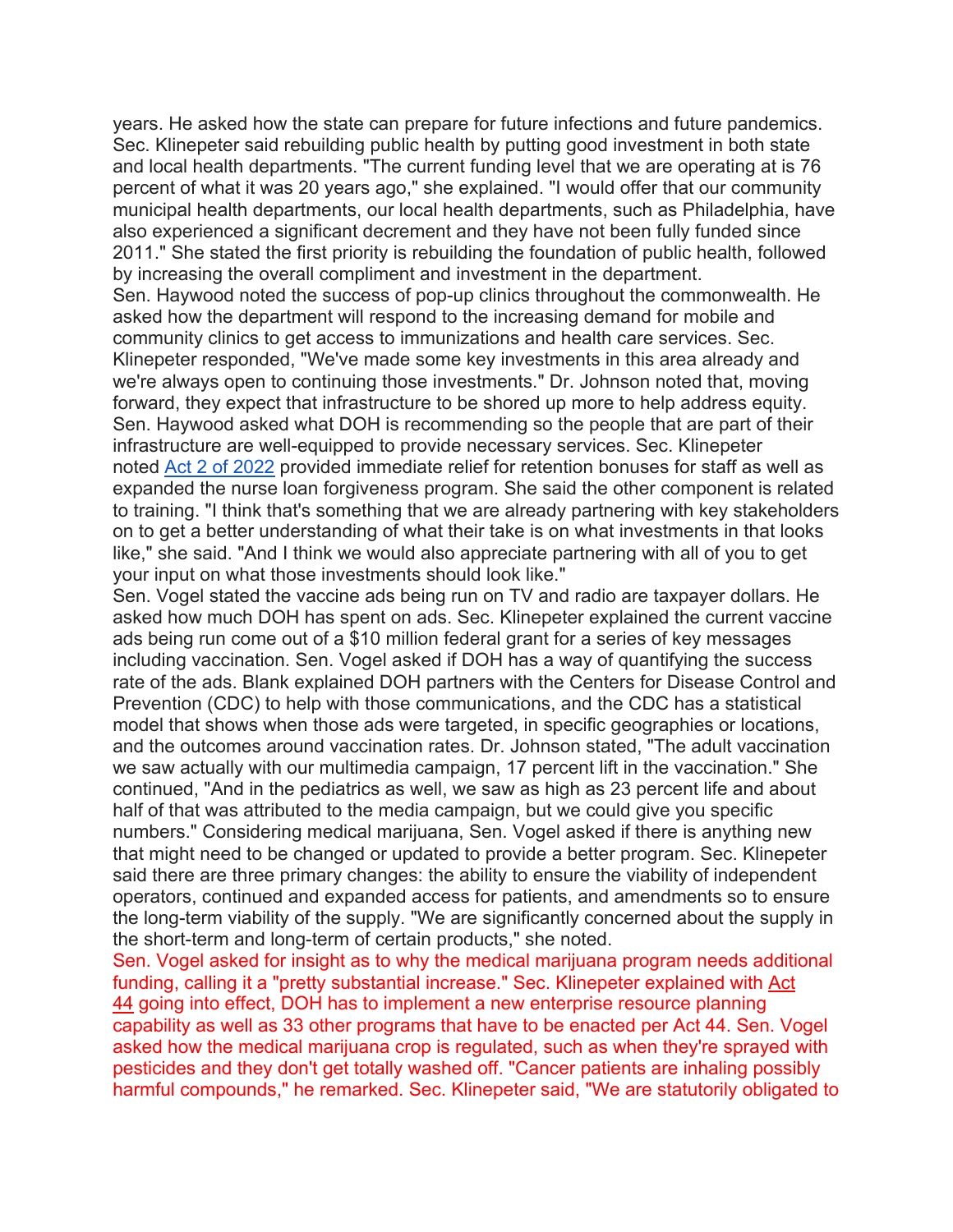operate a pharmaceutical-grade program." She continued, "We use Food and Drug Administration (FDA) established guidelines for what types of products are safe for what type of use." Blank noted DOH worked with the Department of Agriculture (PDA) to ensure safe and effective use. He stated if and when pesticides are utilized, they make it through testing requirements before the end result.

Sen. Schwank discussed the Special Supplemental Nutrition Program for Women, Infants and Children (WIC) program. She said she knows DOH made efforts to modernize the program and suggested bringing it up to the standards of the Supplemental Nutrition Assistance Program (SNAP), such as allowing electronic benefit transfers. She asked for a timeline on WIC. Sec. Klinepeter said DOH is in the process of evaluating how much it would cost and how long it would take to move to an online program. She said the estimates are pretty rough right now and it could take a minimum of three years to make the transition. Sen. Schwank noted the length of participation in the program is about one year for clients, but the program uses up to five years. "Do we know why people are not taking advantage of it?" she asked. Sec. Klinepeter said there is a general stigma around utilizing this valuable program. She explained DOH works with local agencies to do that in a way that's going to resonate best with the community and address concerns that people might have as well as minimize stigma. She noted, "We have seen consistent participation over the course of the last quarter with about 155,000 participants."

Sen. Schwank encouraged DOH to look at other states' WIC programs and find a better way of communicating with some of the markets regarding what products are and are not in the program. Sec. Klinepeter noted the main difference between WIC and SNAP is that WIC is more of a prescription, so it isn't as simple as saying an individual can have bread, milk and butter. She said it is more detailed than that but agreed to look at other states and best practices.

Sen. Mensch discussed indoor air quality. He said it has been "an issue that really hasn't been an issue until COVID-19 came around." He asked what DOH has been able to do in terms of monitoring schools and all government buildings. Sec. Klinepeter stated indoor air quality is a significant priority for the department, naming it as one of their legislative priorities. Blank said he doesn't have specific details on how DOH has been monitoring air quality in schools, but remarked he knows Pennsylvania utilized federal stimulus dollars over the last several years to improve the air quality systems inside schools. Sen. Mensch said certified industrial hygienists perform the assessments on buildings. He asked if there are any on DOH staff or how those certified industrial hygienists are found. Sec. Klinepeter said, "We don't have someone on staff at the department that focuses on this area...But if it's a priority for you, we'd be happy to talk more about it and how we might be able to bring that capability to the department."

Sen. Mensch said DOH provides services throughout the state, but there are county departments of health and city departments of health. He asked if they are duplicative of what DOH does and if they add power and efficiency for DOH. Sec. Klinepeter stated it's an asset to the state to have local health departments because they know their community. She noted DOH has state health centers throughout the commonwealth as well. "It creates a fabric that we're happy to work with and we look forward to working with new local agencies," she said. Sen. Mensch asked if the county and city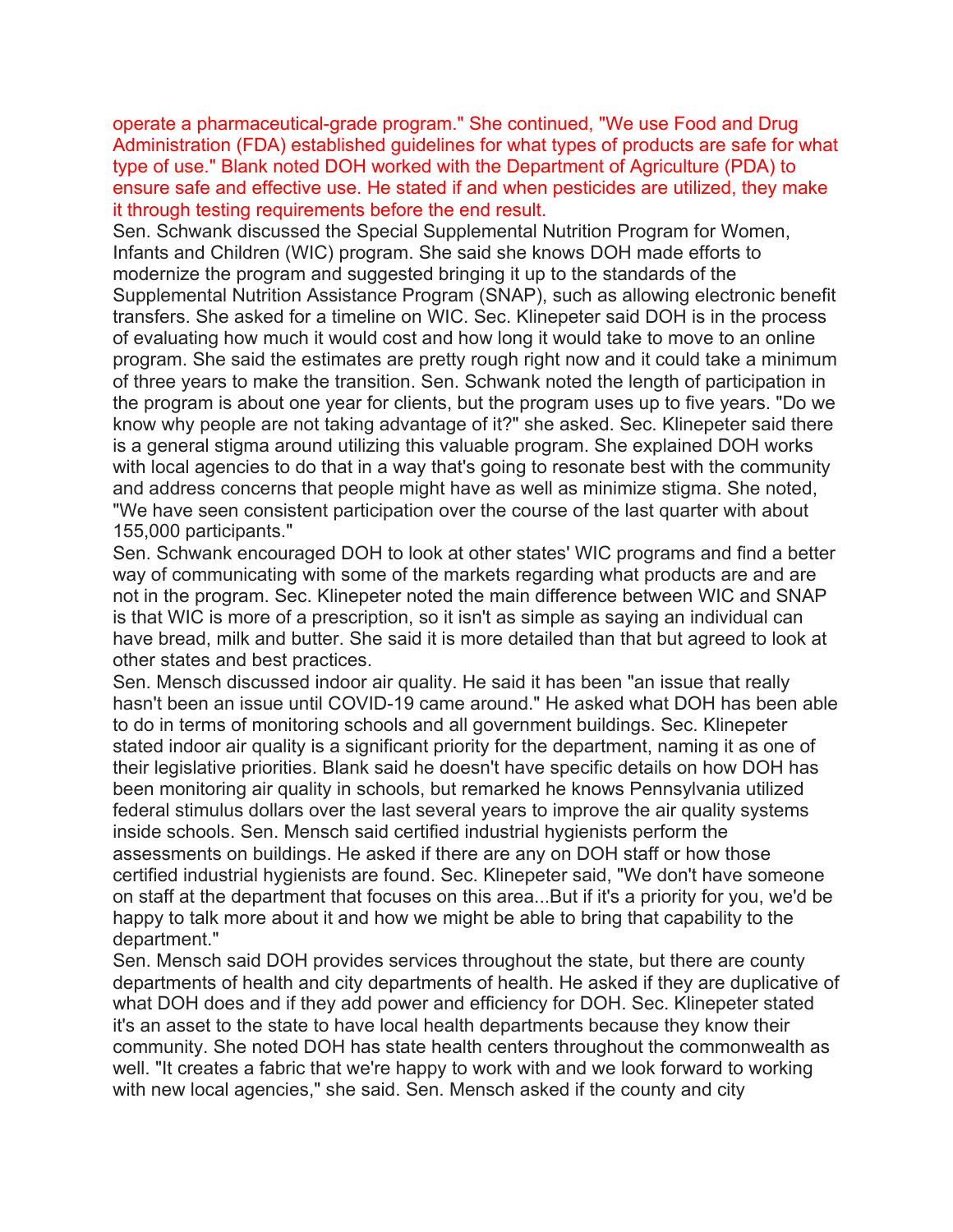departments of health are subordinate to the state department or if they operate independently. Sec. Klinepeter said they operate independently.

Sen. Saval discussed lead exposure as a public health issue. "We know that lead exposure, even at low levels, can cause neurological and physiological damage for young children, including impaired memory, decreased IQ, decreased academic performance, issues of impulsivity, hyperactivity, tension disorders," he said. "We also know that children across this commonwealth are being exposed to lead every day in their homes and schools." He asked about DOH's current approach to preventing lead exposure and lead poisoning. Sec. Klinepeter explained the department has three primary programs they effectuate related to lead, including the Lead Hazard Control Program, the Childhood Lead Surveillance program, and an education and outreach program.

Regarding lead exposure, Minority Chairman Hughes stated 70 percent of the houses and schools in Pennsylvania were built prior to 1974, when lead paint was outlawed. Chairman Hughes discussed training incarcerated individuals in correctional institutions to go into that space and do remediation as a proactive effort. "Creating safer communities in every corner of the commonwealth of Pennsylvania to remove this hell that our children are subject to in circumstances that are not of their own choosing," he said. "And we need the health department to kind of lead that conversation." Sec. Klinepeter agreed, "I think one of the things that's most concerning to me from a public health perspective is that...not even a third of children are screened for lead." She said the most immediate thing DOH can do is encourage parents and clinicians to increase the screening rate of lead exposure for children and raise awareness of potential dangers and exposure points those kids can be in. "We can, in the meantime, work to expand those remediation programs too," she noted. Chairman Hughes remarked, "It's in everybody's best interest to address this issue."

Chairman Browne noted Sec. Klinepeter mentioned increasing testing and awareness. He asked what accommodations for assessments would be needed for local communities or if the infrastructure is already there to do it. Blank said a good first step would be providing DOH with comprehensive data in urban communities or comprehensive statewide data to make those steps of targeted remediation efforts. Chairman Browne suggested following up on accommodations and needs for that. Sen. Stefano noted DOH is working with the legislature on legislation for developing regulations and permits for medical marijuana growers and dispensaries as the medical marijuana program expands. "What is your official position? Can you add permits, selling permits, dispensary permits, as you feel necessary?" he asked. Sec. Klinepeter said, "It is not the interpretation of the Medical Marijuana Advisory Board's counsel or lawyer that we can on our own or the board can add additional permit fees." Sen. Stefano remarked, "There's a lot of investment into this field and a lot of unmet need." Regarding emergency medical services (EMS), Sen. Stefano noted his bill, Senate Bill 739, added an additional \$25 million for EMS through a grant program. He asked about the status of the grant program, remarking that "EMS groups across Pennsylvania are very anxious to apply for this." Sec. Klinepeter explained she holds a meeting every other week with any hospital or EMS provider that wants to participate. "I think they're very appreciative of this," she said. "My understanding is that if every eligible agency applied, there would be about \$32,000 that would be eligible per agency."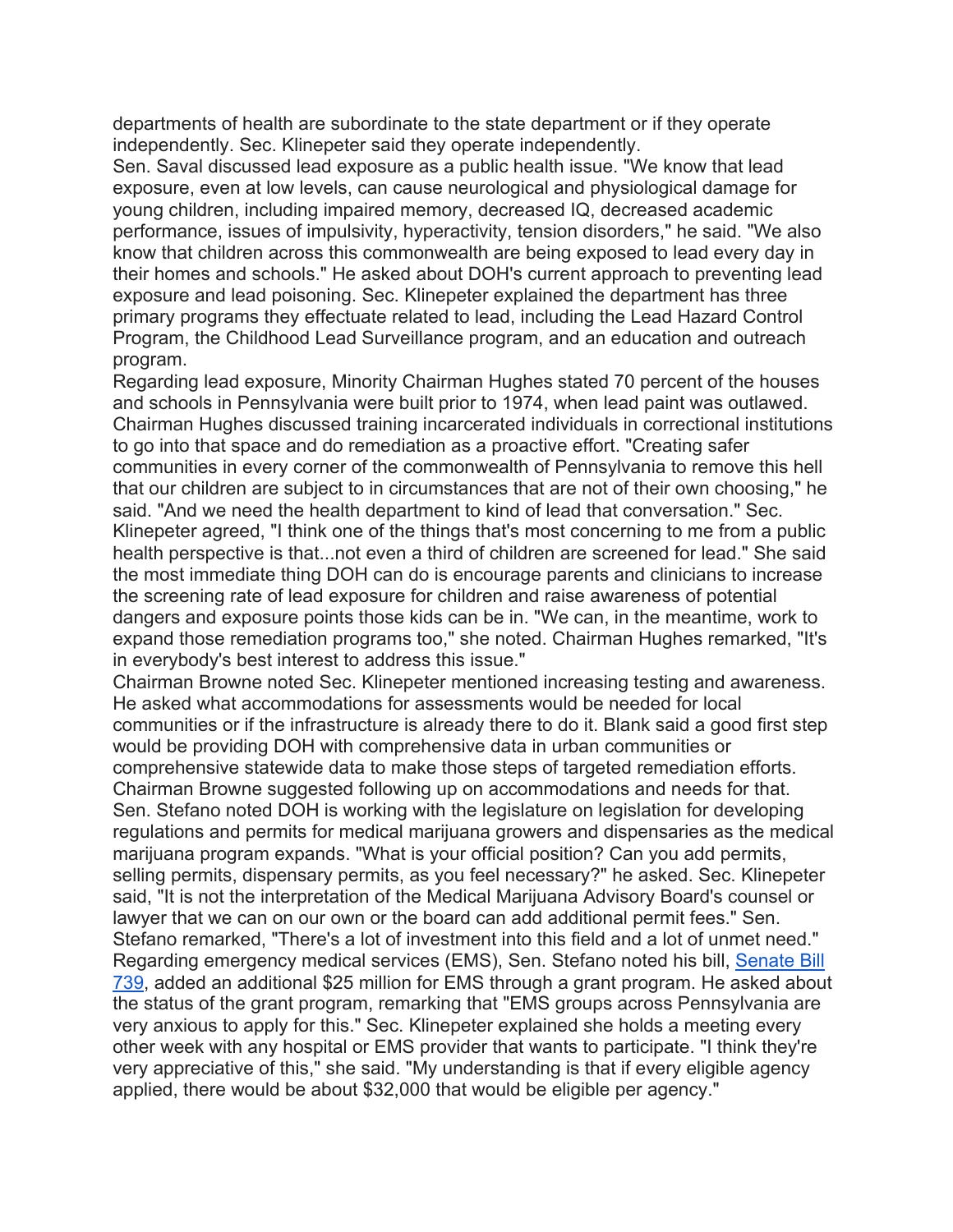Given the department's work with Delaware County, Sen. Kearney asked if there were any lessons learned about how the department can promote more proactive health strategies and tackle social determinants of health. Sec. Klinepeter said local public health entities being in alternative payment models really incentivize the provider to keep people well. "I think it's a real partnership between public health and health care to move towards social determinants of health," she said. Dr. Johnson said, "I think that we really do need a transformation in our health care delivery." She continued, "All that really focuses on the prevention and addressing the social determinants of health within communities is really what's going to help us take that leap." Sen. Kearney remarked, "Anytime we can make these kinds of investments in our own future, it seems like it should be a no-brainer."

Sen. Phillips-Hill stated there was a massive data breach that occurred between DOH and Insight Global, the entity hired to conduct contact tracing in the commonwealth. She said, "72,000 Pennsylvanians, including our children, had their personal information compromised last week." She asked what DOH has done to rectify the situation. Sec. Klinepeter explained Insight Global had staff members that operated outside the parameters of the contract they established and DOH held them accountable for it. She noted DOH does not refer to this as a data breach but rather a data incident. She said as a result of Insight Global employees keeping information on unauthorized technical capabilities, there was concern that personally identifiable information for 76,000 individuals could have been released. "There was no financial information that was included in the information that was inappropriately stored," she said. "However, we did offer free credit monitoring and identity protection services to anybody who was impacted at absolutely no cost to them." Further, she said DOH terminated their contract with Insight Global early and used the Pennsylvania National Guard for COVID-19 mapping until they contracted with a new vendor, Public Consulting Group (PCG). Sen. Phillips-Hill asked if the department implemented any changes that will prevent something like that from happening in the future. Sec. Klinepeter said when the department entered into a contract with PCG, there were additional training requirements put in place as well as changes made to the information technology (IT) system and stringent contractual requirements. Sen. Phillips-Hill asked if there is still a contact tracing contract with PCG in the state and questioned how much the contract is. Sec. Klinepeter said there's a contract that has a \$35 million ceiling and goes through the end of July at this time. "There's new guidance from the CDC that says we should really focus on particularly vulnerable populations, such as those in our LTC facilities, and not to engage in contact tracing more broadly," she said. "But our team is still reviewing that guidance and determining how to implement it at a state level." Sen. Laughlin discussed the medical marijuana program. He said an article put out in January reported 83 percent of the stores are now controlled by multi-state operators (MSOs), and MSO dispensary buyers indicated they have "no-buy lists" relating to various independent grower processors. "I know that wasn't the intent when the legislation was first put into place, but it seems that DOH has allowed this to happen," he remarked. "Are you going to take any steps to dial that back?" Sec. Klinepeter said when Act 44 being crafted, DOH raised significant concerns about consolidation in the market and the impact that could have on the supply of dry leaf particularly. Blank stated DOH has seen an immense amount of capital coming into the market in the state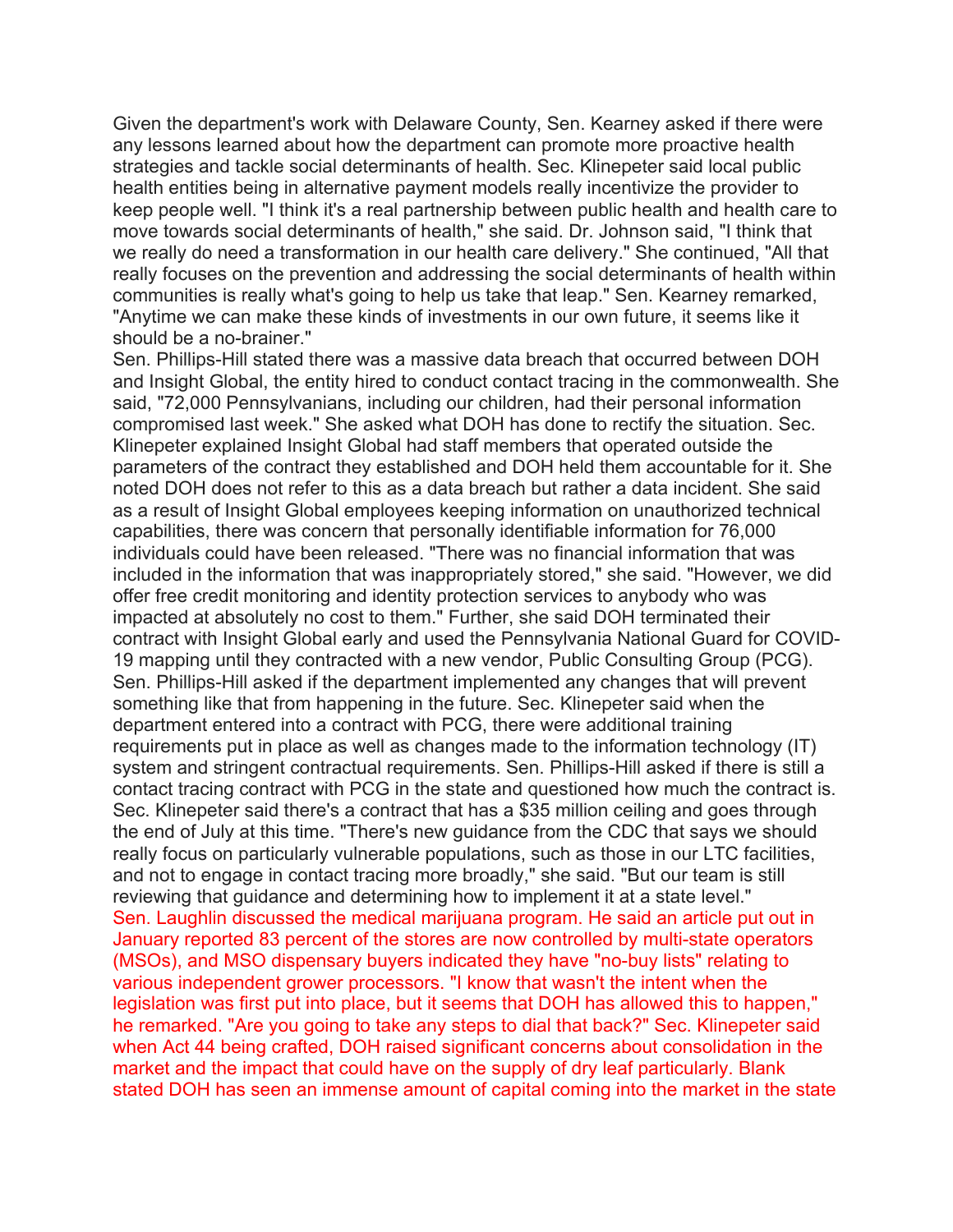that has inadvertently created these types of systems. "We are very interested in working to find the solution of improving supply...increased permits, expanded access for current permittees if allowable," he said.

Sen. Laughlin remarked, "I've been getting a lot of pushback from independent growers saying they're being basically nixed out of the market." He noted the adult-use marijuana bill and stated he'd like to get these things ironed out before that rolls out. Sec. Klinepeter said the marijuana market is a highly regulated market, unlike alcohol, which is part of the challenge for independent entities. "The department, to the best of my knowledge, doesn't have statutory authority to do anything about," she said. "Instead, what we're trying to do is increase the number of permits that are going to be available so that there can be new entrants in the market and increase the amount of land that's also going to be available." Sen. Laughlin remarked, "I think DOH...has the ability to try and at least fix some of these issues without legislation needing to be passed."

Sen. Flynn stated there is a workforce shortage in a number of industries, but "the most alarming is health care professionals." He asked if DOH is engaged with the private sector or other partners to address the shortage of doctors, nurses and other workers in the health care workforce. Sec. Klinepeter said they currently operate several programs aimed at recruiting and retaining health care professionals, particularly in underserved communities. "Those grant distributions are awarded to a mix of primary care providers, dentists and mental health professionals," she said. "But unfortunately, given the funding that we receive, we can only support about 25 percent of the requests that we get annually." She explained DOH is working to understand what the private sector believes are the best solutions to this and what DOH can do to support them in expanding the health care workforce. Sen. Flynn asked what DOH is planning to do. Sec. Klinepeter said they're in the process of listening to the providers and hospitals to find out what they can do to support them.

Sen. Flynn asked if DOH discussed any initiatives that would help provide federal funding to support and strengthen the health care system. Sec. Klinepeter said they received an \$18.7 million grant aimed at supporting the workforce. "Those dollars have been invested in a multitude of ways including on our staff specifically, to improve the public health workforce here and at our local health departments, and a variety of other ways," she said. Sen. Flynn noted the governor's budget proposes a significant increase for state laboratory appropriation. He asked what the role of the state laboratory is generally and specifically during the pandemic. Sec. Klinepeter said the state lab does a variety of different functions, and during the pandemic it ran a number of COVID-19 tests for LTC facilities. She said the increase is for 27 new positions for genomic sequencing, ongoing testing, wastewater surveillance, rabies testing and other things. Sen. Flynn asked how Pennsylvania's state laboratory operations compare to other states. Sec. Klinepeter stated, "We have, quite frankly, probably the worst facility in the United States." She noted the team is "wonderful," but very small. Sen. Flynn asked about the new appropriation for gene therapy research. Sec. Klinepeter said the governor is proposing \$5 million that will be used to provide an investment in gene therapy, which provides life-saving treatment for people with debilitating diseases such as cancer. Sen. Flynn asked if the new funding for gene therapy research coupled with the elimination of funding for biotechnology research reflects a shift in priorities. Sec.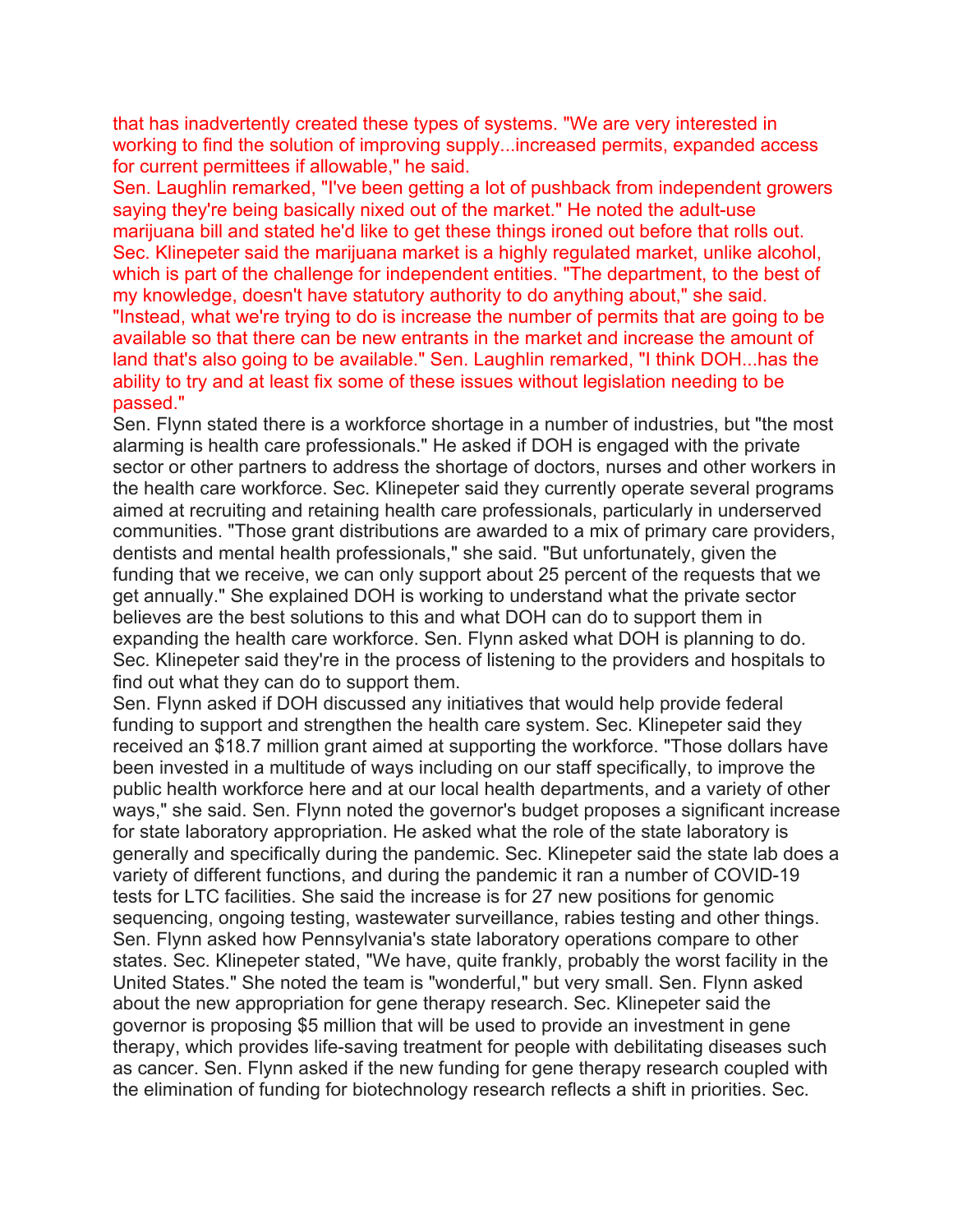Klinepeter said, "We're looking to make investments in forward-leaning technologies and capabilities in the health care sector."

Chairman Browne asked if there are any suggestions going forward regarding making some capital improvements. Sec. Klinepeter explained DOH has \$50 million in federal stimulus funding they are putting towards building a new state lab in collaboration with PDA, the Pennsylvania State Police, and the Department of Environmental Protection. She indicated it will be "one comprehensive lab, which will be great for the staff." Chairman Browne remarked, "Another silver lining to very a difficult experience is receiving resources to turn the capital of one of the obviously biggest public health challenges we have into something that's meaningful going forward."

Sen. Pittman asked what DOH uses as their base population data point as it relates to the data used to determine vaccination rates in the counties. Sec. Klinepeter said she thinks it is census data, but she is not sure. Sen. Pittman stated the vaccination rates are showing his communities to be less vaccinated than they really are. He asked for students that attend college in his district where their vaccination report shows up. Sec. Klinepeter said she believes the county on their permanent or home address. Sen. Pittman remarked, "I'm worried that the numbers are not accurate based on a couple of these points I just brought." Sec. Klinepeter said, "We can look not just at your county but at the region and even as a state, how we're performing on vaccination, the vaccine, and the virus." Sen. Pittman stated the data and facts matter. He asked how self-testing and home testing get reported and factored into the numbers for testing data. Sec. Klinepeter said at-home tests are not reported to DOH. Sen. Pittman said, "I think that's an important factor because a lot of people are now testing at home, so those results are not in your data at all."

Sen. Street referenced individuals who experience long-term challenges due to COVID-19 infections, like loss of taste and smell. He asked about the research or services DOH is providing to people experiencing those kinds of challenges. Dr. Johnson said there is a lot of research going on right now to determine what to anticipate and what services people will need. "Part of our plan to move forward after this pandemic is recognizing the supports that people will need and how to make sure that those are in place," she said. "So, there is emerging research on what specific conditions we're looking for, and how to manage them. And then we also need to make sure that their providers are able to recognize but able to treat patients as well."

Regarding Act 44, Sen. Street stated there were supposed to be proceeds set aside to help low-income patients get access to medical marijuana. He asked for more information on those programs. Sec. Klinepeter discussed the patient financial hardship component to Act 44, including the three phases of the Medical Marijuana Assistance Program to support patients. She indicated the first phase will eliminate the annual identification card fees for eligible participants registered within the commonwealth financial hardship program and allow for online registration, the second eliminates the cost of background checks, and the third distributes a determined benefit amount per funding period per eligible patient to support them with the cost of the product. Sen. Street asked what DOH is doing to increase access from low-income and disadvantaged communities. Dr. Johnson said the Office of Health Equity initiated a new program that has Community Health Organizers work with local health departments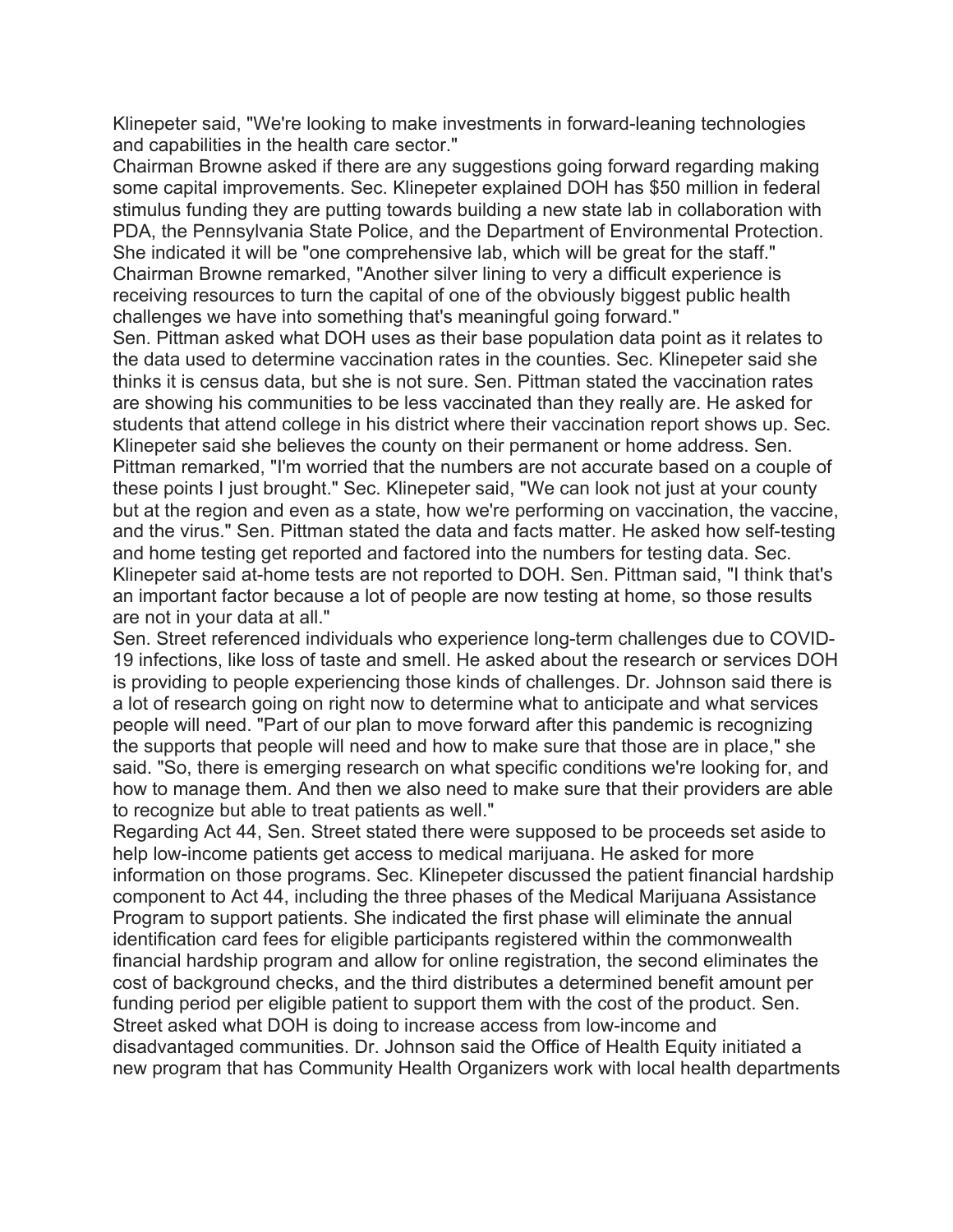and stakeholder groups to address social determinants of health and all those longstanding issues of inequities.

Sen. Langerholc said there are currently 23 serious medical conditions approved for the use of medical marijuana. He asked how it is ensured that individuals receive the correct ratio of CBD and THC to address their specific symptoms. Sec. Klinepeter stated that is between the clinician and the patient, and DOH is not involved in that. Sen. Langerholc asked how it is ensured that the people that need a specific ration are receiving it. Sec. Klinepeter said DOH tries to maximize the land available for growing and creating different types of products but it is ultimately up to the market. Sen. Langerholc asked if DOH can reach out to notify individuals or help them when specific products are not available. Sec. Klinepeter said they can call and let DOH know, but DOH encourages them to work with their local dispensary to identify the next closest dispensary that has the product that they need.

Sen. Langerholc questioned if there is anything the department can do to ensure that a dispensary may be buying from the specific grower process. Sec. Klinepeter stated there's nothing DOH can do to require dispensaries to buy from specific growers or processors. Sen. Langerholc noted there's an allocation of \$3 million for Lyme disease, he asked how DOH plans to spend those dollars. Dr. Johnson indicated the allocation for Lyme disease to DOH is around \$3 million. "\$168,000 of that is for education and outreach, \$130,000 for testing capabilities, \$381,000 for planning and prevention, \$800,000 for surveillance, \$71,000 for administration, and \$750,000 for tick surveillance," she explained. Sen. Langerholc asked how high Lyme disease is on DOH's priority list. Dr. Johnson said it is a very high priority. Sen. Langerholc asked if the commonwealth can eradicate Lyme disease. Dr. Johnson stated there is no method or technology to eradicate it, but they are focusing on prevention efforts, raising awareness, and making sure people take precautions.

Pertaining to Lyme disease, Sen. Santarsiero asked what other states in the Northeast that are heavily impacted by this disease are doing. Dr. Johnson said there's not a known method for widespread eradication of ticks, but DOH is in contact with other states to stay "cutting edge" and prevention-focused. Sen. Santarsiero referenced the assisted outpatient treatment pilot program and asked about DOH's role in setting up those programs and an update for that process. Sec. Klinepeter said the program was created to provide direct care to those who were under or uninsured, but it evolved into a training program for primary care providers so they can provide medication-assisted treatment to their patients. Blank noted the program has reached almost 9,000 patients to support them in their path to recovery. Sen. Santarsiero remarked, "I think we might be talking about two different things." Sec. Klinepeter said, "We're happy to take that back and confirm for you, my apology."

Sen. Santarsiero asked about the inventory of inpatient treatment facilities for people with mental issues and if there are any plans to try to expand that moving forward. Sec. Klinepeter said, "I think the administration overall is very focused on expanding access to mental health treatment and behavioral health treatment." She noted, "The conversations I've had with providers has really been focused on access to pediatric mental health services as a key area of focus because the access is really constrained there." Sen. Santarsiero remarked, "I think it's something that we as a state need to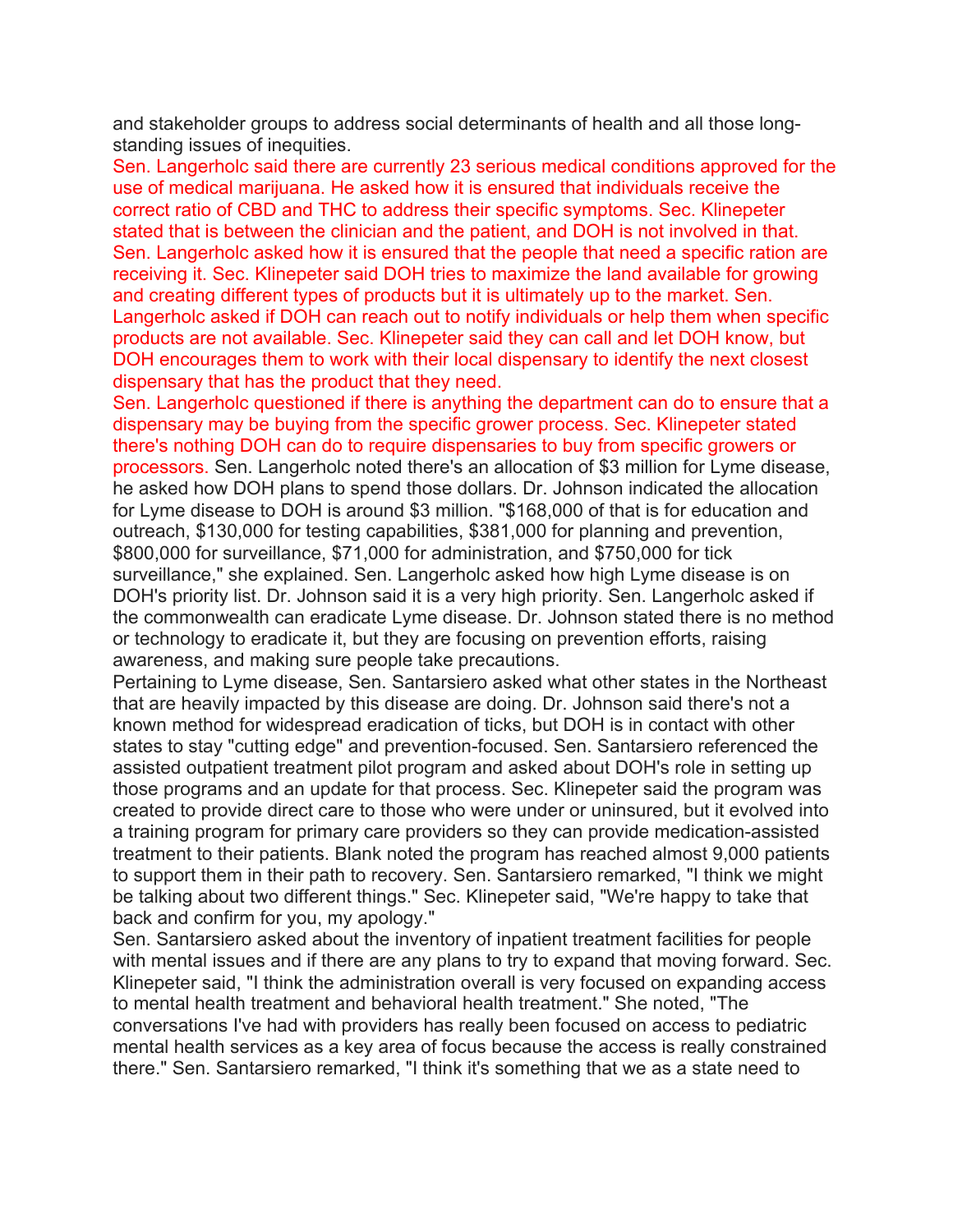address in a pretty comprehensive way...starting out with an understanding of what our capacity is right now."

Sen. Robinson talked about the study to examine the alleged impacts of natural gas development on public health in southwestern Pennsylvania. "Can you tell me why this study is specifically targeting one industry when that region, southwestern Pennsylvania, has a history of industrial mining?" he asked. Sec. Klinepeter responded, "My understanding is that we're really trying to investigate the concerns around Ewing sarcoma tumors and the potential increase in the community." Sen. Robinson asked what other cancers are being studied and if there was an increase in bladder and kidney cancers. Sec. Klinepeter said, "I don't believe we can make modifications to it at this time, but certainly happy to evaluate that for a future study." Sen. Robinson stated the cost of the study was \$2.6 million and asked how much of that was included for salaries and administrative expenses. Sec. Klinepeter said she can follow up with the senator because she does not have that information on hand.

Sen. Vogel highlighted the vital statistic program and asked if death and birth certificate fees cover the cost of the program. Sec. Klinepeter said yes. Sen. Vogel said a new Vital Statistics Facility was built in his district. He asked if all the records have been digitized yet. Sec. Klinepeter said she is not sure about that specific facility but can follow up. Sen. Vogel discussed adult and minor use of tobacco and vaping products. He stated smoking decreased from 15 percent in 2016 to 5 percent today, however, vaping increased from 17 percent to 26 percent. He asked how the department got the statistics on vaping and tobacco products. Sec. Klinepeter explained DOH does an annual survey called the Behavioral Health Risk Assessment Survey. They call thousands of Pennsylvanians and ask them about their health behaviors and those health behaviors are self-reported by individuals through those studies. Sen. Vogel remarked, "We've spent millions of dollars across the state in the years we've spent to not get the number to drop anymore." Sec. Klinepeter encouraged the use of the PA Free Quitline for individuals interested in quitting smoking or vaping.

Sen. Phillips-Hill discussed Senate Bill 818, which permits surgical procedures on the federal Centers for Medicare and Medicaid Services (CMS) covered procedures list to be performed by centers without the need for a waiver from DOH to do so. "We have to admit very outdated hospital regulations," she remarked. "The disparities in the decision-making have been astronomical and completely arbitrary in my opinion." She asked who is responsible for reviewing and determining the outcome of ambulatory surgical requests and what clinical or medical background that individual has. Sec. Klinepeter said, "I would strongly disagree that the decisions made are arbitrary...As the acting secretary, I think I have more authority on the subject of whether someone is qualified to make those decisions." Sen. Phillips-Hill asked what Sec. Klinepeter's team's qualifications are. Sec. Klinepeter said their background is in nursing. Sen. Phillips-Hill asked, "So you are saying that they have the same type of medical credentials as the individual who makes that decision for the list that the federal CMS uses?" Sec. Klinepeter said they have the same credential but she can't speak for every individual. Chairman Browne suggested following up on this topic with DOH outside of the hearing.

Sen. Schwank talked about the issue of communication between providers or different agencies regarding individuals who have substance abuse issues or postpartum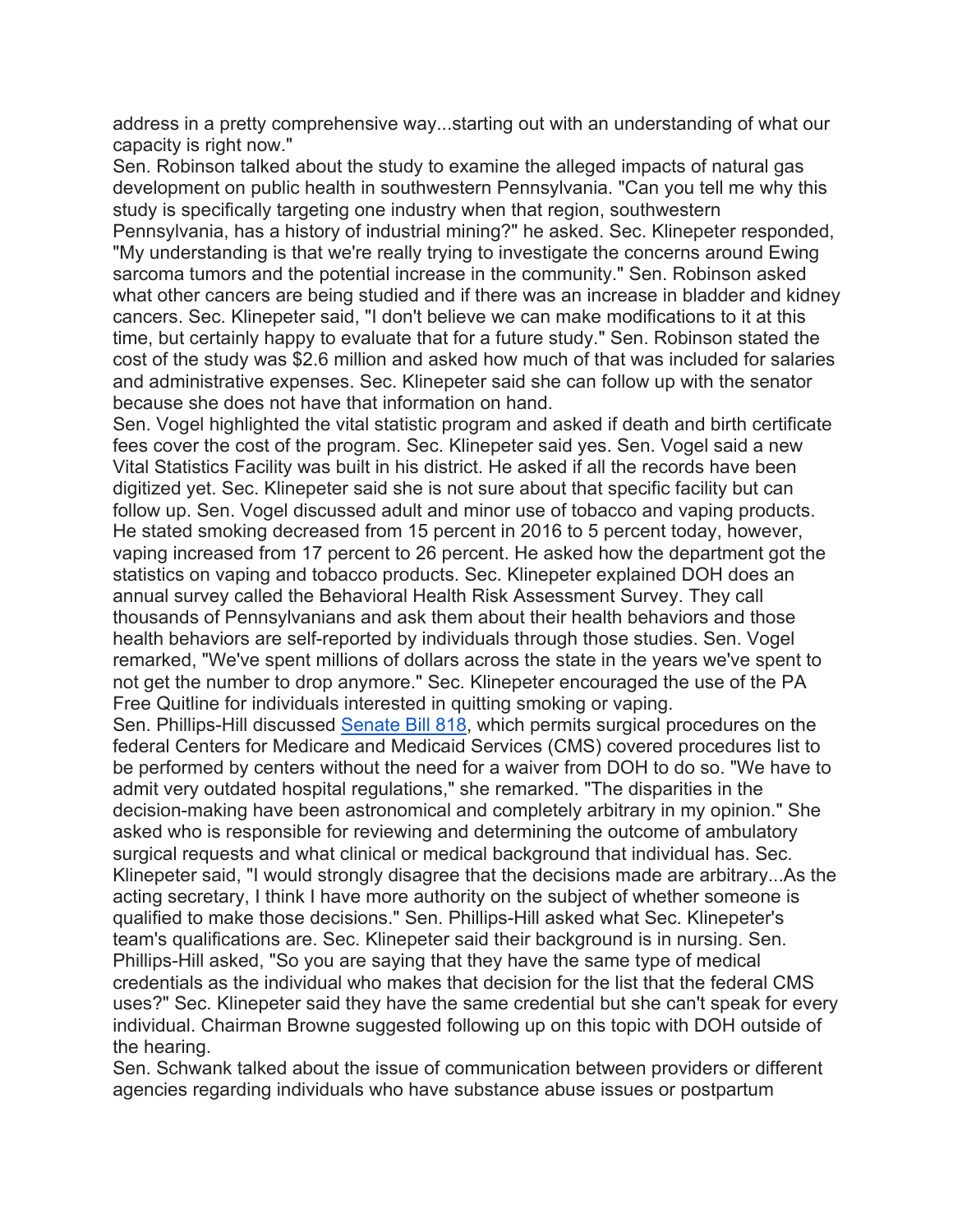depression and making sure that for every point of service that those individuals touch, they get that information as well. She asked how DOH proposes to fix that, make those numbers go down, and work on data sharing. Dr. Johnson said DOH is having conversations about how to move forward and balance the individual's privacy and autonomy and provide seamless care. "So we really have to balance those two priorities so they know that we're working on moving forward with that because we do need to coordinate care in a much better way," she said. Sen. Schwank asked if a legislative initiative needs to happen. Dr. Johnson remarked, "Absolutely. We're willing to partner with anyone to be able to move forward on this."

Regarding vaccines for children five and under, Sen. Schwank said, "We had heard some information from the FDA that...we were going to be able to vaccinate those children of those ages. Now it's gone dark." She asked what is going on there and if DOH just follows the FDA's rules. Dr. Johnson said DOH is waiting for additional data and is following the FDA because the data has not come out for DOH to review yet. Sec. Klinepeter emphasized the importance of vaccination during pregnancy. "I strongly encourage individuals who are considering getting pregnant, are pregnant, breastfeeding to get vaccinated," she said. "There are really alarming numbers on the number of stillbirths that occur in infants whose mother contracts or whose parent contracts COVID-19 and is not vaccinated."

Regarding the nursing home sector, Sen. Saval said, "Pennsylvania has undergone several dramatic changes of ownership in that sector over the last several years." He asked what steps DOH is taking to address transparency around the change of ownership process. Sec. Klinepeter highlighted President Joe Biden's national database of private equity owners. She stated that's something DOH struggled with at the state level, but the national database will be instrumental to them to have a better sense in Pennsylvania.

Sen. Pittman stated DOH's role is to ensure network adequacy within hospitals and insurers. "Is there a role in that process that you play at all?" he asked. Sec. Klinepeter explained in 2020 that capability was entirely transferred to the Insurance Department. Sen. Pittman asked if the Department of Human Services communicates with DOH about the HealthChoices contract and Medicaid services. Sec. Klinepeter said she is involved in high-level discussions with the governor's office, but she does not have a lot of firsthand details on it.

Sen. Kearney referenced fentanyl test strips and the bill he introduced to legalize fentanyl testers for personal use. He asked if DOH would be able to provide guidance to providers to allow them to distribute "these life-saving test strips." Dr. Johnson said, "I think we'd be following federal guidelines and best practices, but yes, we could provide that information." Sen. Kearney stated the overdoses remain high in Pennsylvania and there are other opioid and nonopioid compounds that can appear. He asked if the department would be supportive of broadening the legalization of personal test trips beyond fentanyl. Dr. Johnson said DOH would be open to having that conversation. Following up, Chairman Hughes asked if DOH keeps track of where an individual who died from overdose secured a drug. Sec. Klinepeter responded, "To the best of my knowledge we do not." Concerning COVID-19, Chairman Hughes asked how many people passed in Pennsylvania that the department was able to track directly to the virus. Sec. Klinepeter said as of March 8 there have been a total of 43,486 deaths in